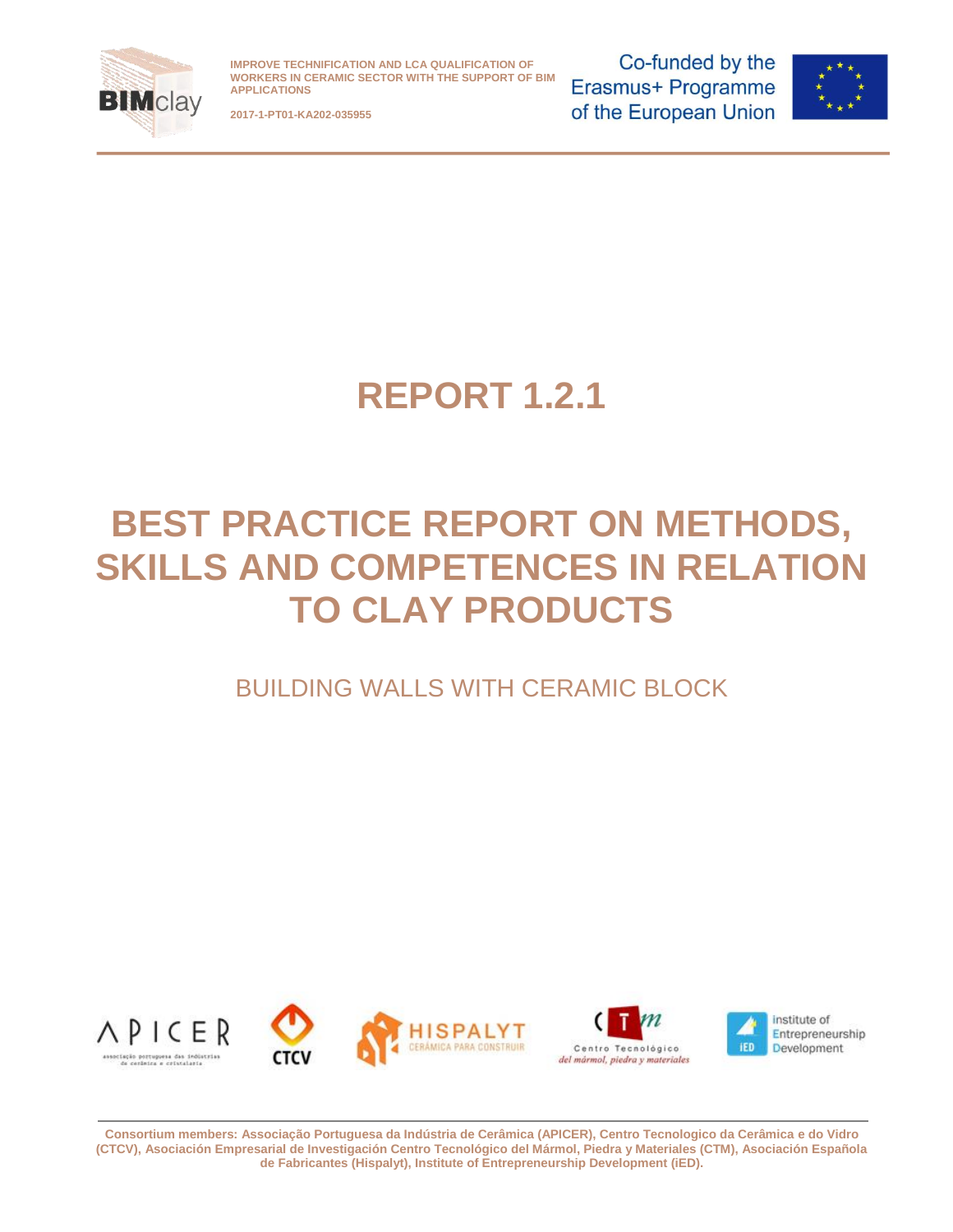

**2017-1-PT01-KA202-035955**

Co-funded by the Erasmus+ Programme of the European Union



# **Content**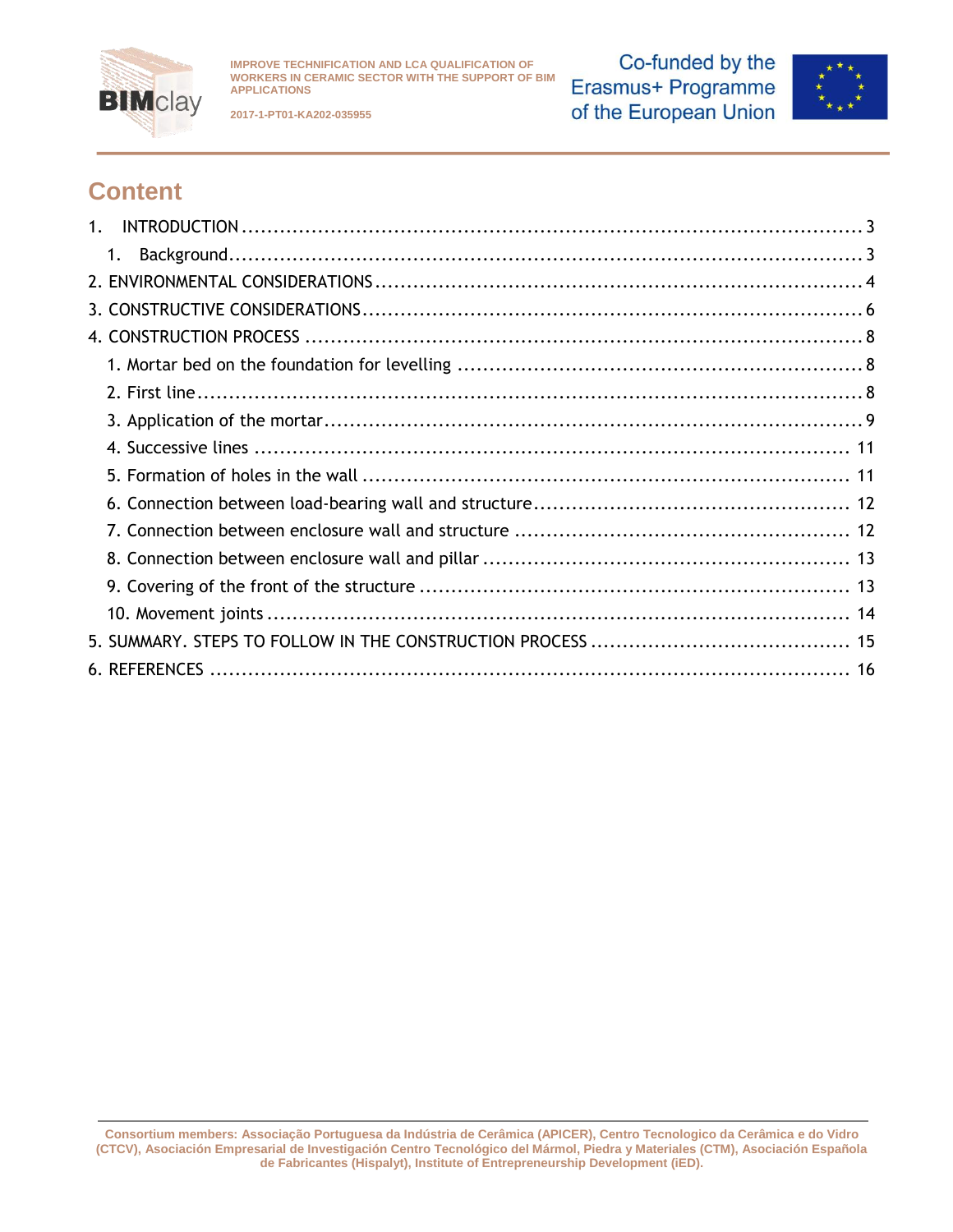

**2017-1-PT01-KA202-035955**

Co-funded by the Erasmus+ Programme of the European Union



# <span id="page-2-0"></span>1. INTRODUCTION

## <span id="page-2-1"></span>1. Background

The BIMclay project was born with the purpose of producing and developing didactic materials based on the BIM methodology, which address the challenges related to Life Cycle Analysis (LCA) of clay products, to serve as a training base for professionals in the ceramic sector. To this end, it is necessary to define and compile the most suitable execution systems and placement methods for clay products.

The first task of the BIMclay project "O1. *Establishment of common learning outcomes on clay placement methods, Life Cycle Analysis (LCA) and regulations*" encompasses a number of specific tasks among which we find the elaboration of this report "*Building walls with ceramic block*".

This best practice report addresses the establishment of skills and competencies, as well as the definition of the most sustainable and environmentally friendly implementation processes.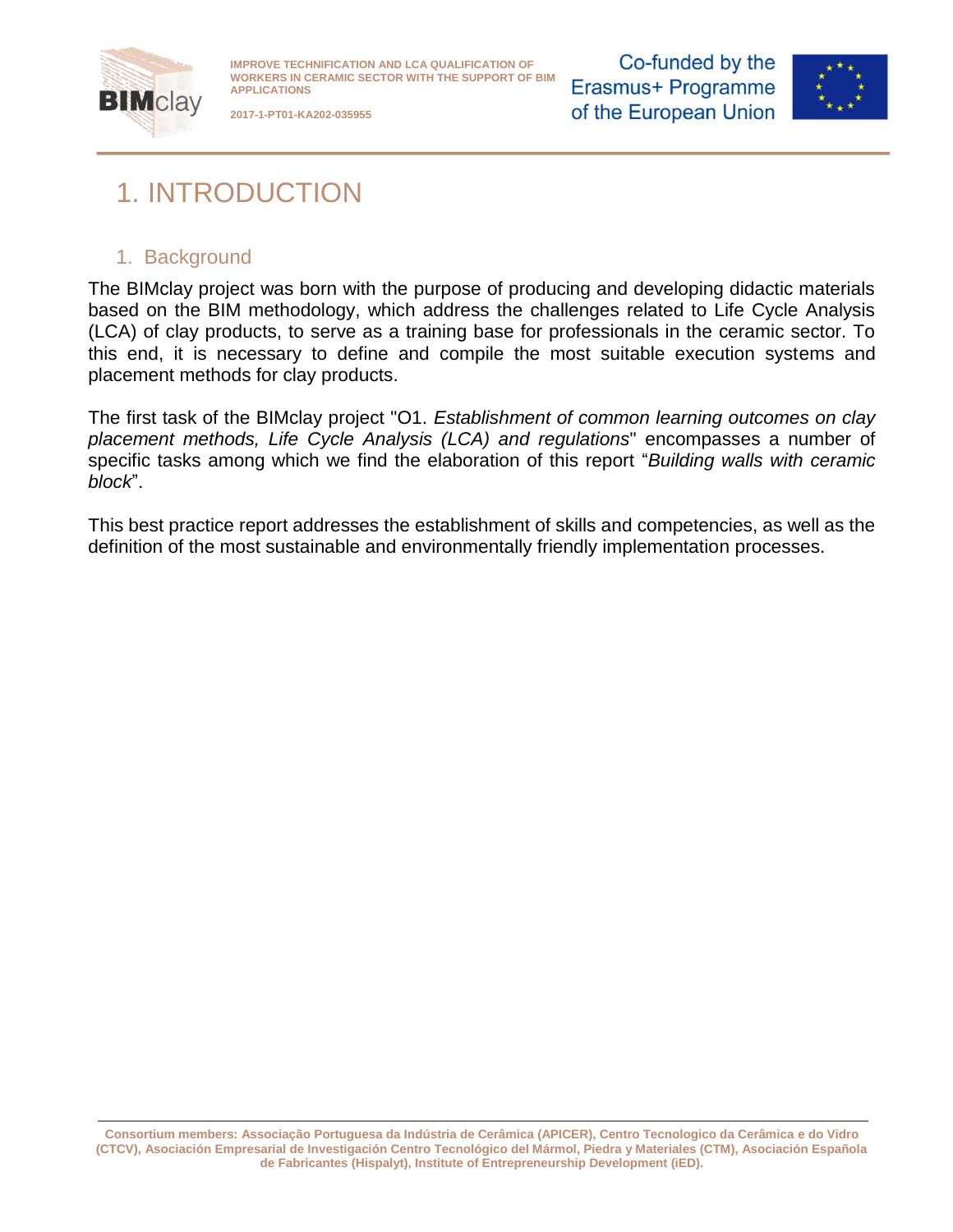

**2017-1-PT01-KA202-035955**

Co-funded by the Erasmus+ Programme of the European Union



# <span id="page-3-0"></span>2. ENVIRONMENTAL CONSIDERATIONS

The Environmental Product Declarations (EPDs) are the clearest, most rigorous and internationally accepted way to provide the environmental profile of a product throughout its life cycle.

The EPD "*Ladrillos cerámicos cara vista. Pieza "U" según la Norma UNE-EN 771-1*" (*Execution of self-supporting façade with ventilated and non-ventilated brick exposed face*) has been verified and published in AENOR's GlobalEPD program.

The EPD of ceramic face bricks has been carried out according to the LCA methodology with quantified environmental information of its entire life cycle. That is to say, the EPD of ceramic face bricks is of the "cradle to grave" type, as can be seen in the following table, which includes the life cycle stages considered.

|                      | A1             | Suministro de materias primas                                                        | $\mathsf{X}$ |
|----------------------|----------------|--------------------------------------------------------------------------------------|--------------|
| Etapa de<br>producto | A <sub>2</sub> | Transporte a fábrica                                                                 | $\chi$       |
|                      | A3             | Fabricación                                                                          | $\chi$       |
|                      | A4             | Transporte a obra                                                                    | $\chi$       |
| Construcción         | <b>A5</b>      | Instalación / construcción                                                           | $\chi$       |
|                      | <b>B1</b>      | Uso                                                                                  | X            |
|                      | <b>B2</b>      | Mantenimiento                                                                        | X            |
|                      | B <sub>3</sub> | Reparación                                                                           | X            |
| Etapa de uso         | <b>B4</b>      | Sustitución                                                                          | $\mathsf{x}$ |
|                      | <b>B5</b>      | Rehabilitación                                                                       | <b>NR</b>    |
|                      | <b>B6</b>      | Uso de energía en servicio                                                           | $\chi$       |
|                      | <b>B7</b>      | Uso de agua en servicio                                                              | $\chi$       |
|                      | C <sub>1</sub> | Deconstrucción / demolición                                                          | <b>NR</b>    |
| Fin de vida          | C <sub>2</sub> | Transporte                                                                           | X            |
|                      | C3             | Tratamiento de los residuos                                                          | X            |
|                      | C <sub>4</sub> | Eliminación                                                                          | $\chi$       |
|                      | D              | Potencial de reutilización, recuperación<br>y/o reciclaje                            | <b>MNE</b>   |
|                      |                | X = Módulo incluido en el ACV; NR = Módulo no relevante;<br>MNE = Módulo no evaluado |              |

This EPD has been developed and verified according to the UNE-EN 15804 and UNE-EN ISO 14025 standards and the Product Category Rules (PCR) for fired clay products used in the construction of AENOR's GlobalEPD programme.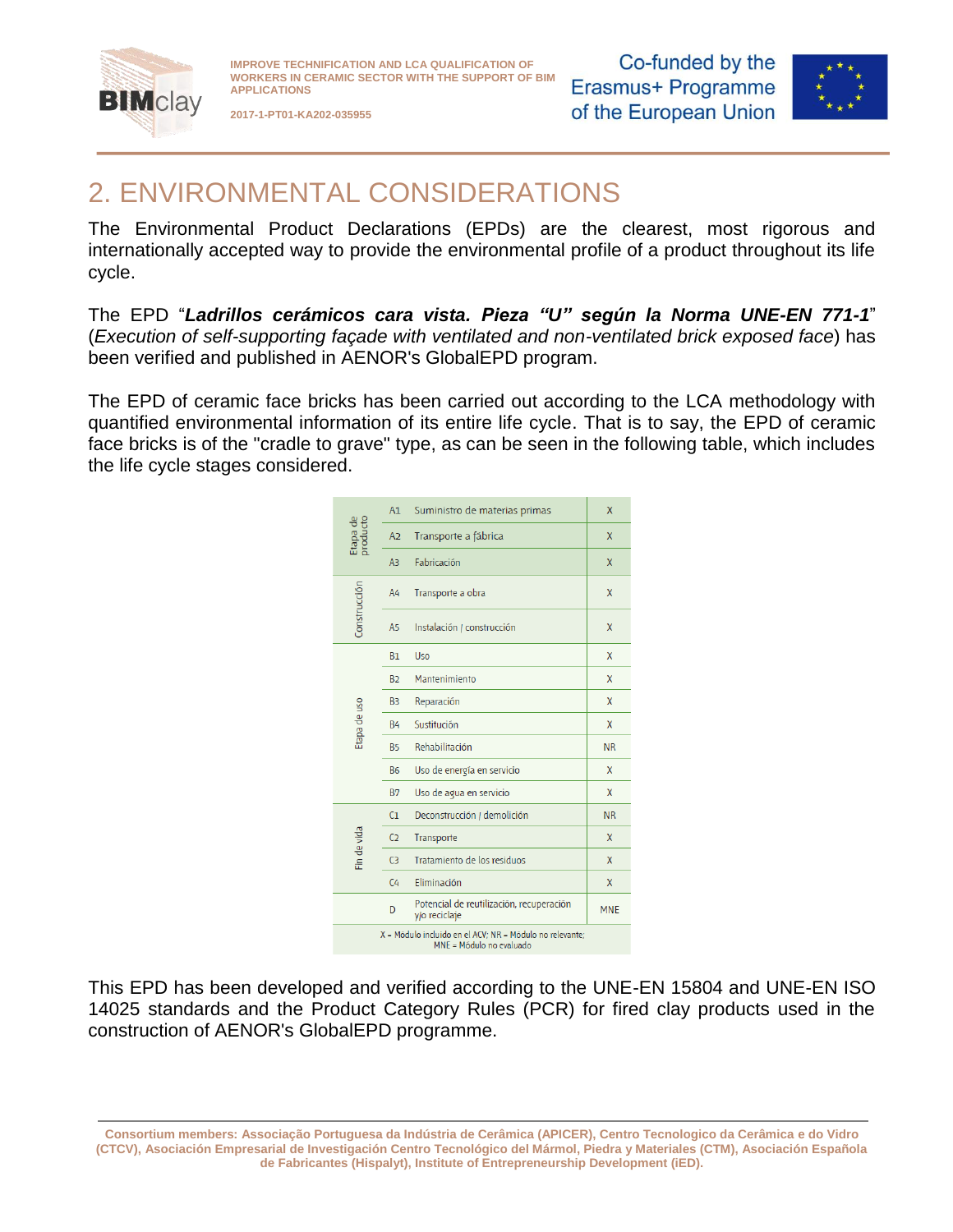

**2017-1-PT01-KA202-035955**

Co-funded by the Erasmus+ Programme of the European Union



The EPD functional unit is defined as 1 tonne of ceramic facing brick with an average reference service life of 150 years.

The EPD details the formulation to be used (conversion factor) to transform the functional unit from a ton of ceramic facing brick to a square meter of wall.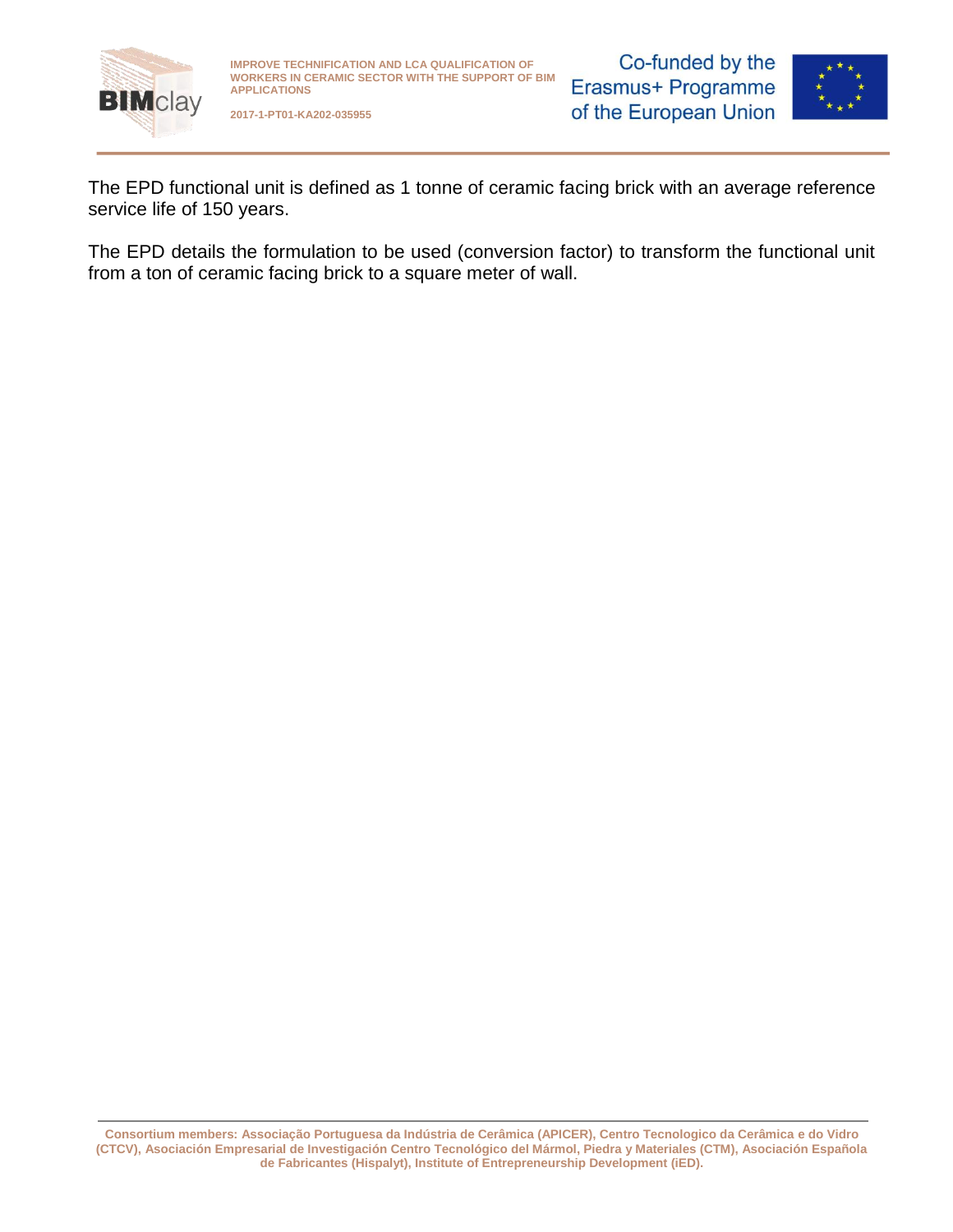

**2017-1-PT01-KA202-035955**

Co-funded by the Erasmus+ Programme of the European Union



# <span id="page-5-0"></span>3. CONSTRUCTIVE CONSIDERATIONS

The ceramic block masonry system is a one sheet cladding system, formed by ceramic blocks of lightened clay, with vertical perforations and a vertical tongue and groove joint, placed with a horizontal mortar joint and a vertical bone joint.

The different types of execution considered are:

Building type 1: Wall construction with continuous mortar joint: The pieces are assembled without interrupting the laying of the wall to achieve maximum soundproofing while maintaining very acceptable thermal properties for interior solutions. This is the most appropriate type of assembly for partitions with acoustic and thermal requirements. This type of mortar tendel is also indicated for blocks with a thickness of less than 23 cm.

Building type 2: Construction of a wall with a 30 mm thick, interrupted mortar joint. The most common assembly of blocks that provides adequate insulation to meet the thermal requirements in facades of the CTE in most cases. This type of mortar joint is also indicated for blocks with a thickness greater than 23 cm.

Building type 3: This type of mortar laying is suitable for exterior single-leaf block walls where the thermal insulation requirements are so high that the mortar laying with interrupted joint cannot be met. The interruption of the mortar string means that the thermal bridge of the joint is broken, improving the thermal insulation of the wall. In addition, filling the mortar line with an interrupted joint with a band of insulating material specifically for use in pieces provides a more effective thermal bridge break than simple interruption. This type of mortar bed is also indicated for blocks with a thickness greater than 23 cm.

Building type 4: This type of mortar layer is suitable for interior and exterior walls where rectified blocks are used. This type of mortar tendel is called thin joint because it involves a thickness of less than 3 mm, so the thermal transmittance of the wall is significantly reduced. This type of mortar layer is suitable for single block walls.

# CERAMIC BLOCK AND SPECIAL PIECES

Bloque cerámico de arcilla aligerada con una geometría específica que le confiere características singulare Ceramic block of lightened clay with a specific geometry that gives it unique characteristics.

Starting from a mixture of clay, with lightening additives, which are gasified during the firing process at more than 900 ºC without leaving any residue, a fine porosity is created which is homogeneously distributed in the ceramic mass of the block. This special constitution of the

**Consortium members: Associação Portuguesa da Indústria de Cerâmica (APICER), Centro Tecnologico da Cerâmica e do Vidro (CTCV), Asociación Empresarial de Investigación Centro Tecnológico del Mármol, Piedra y Materiales (CTM), Asociación Española de Fabricantes (Hispalyt), Institute of Entrepreneurship Development (iED).**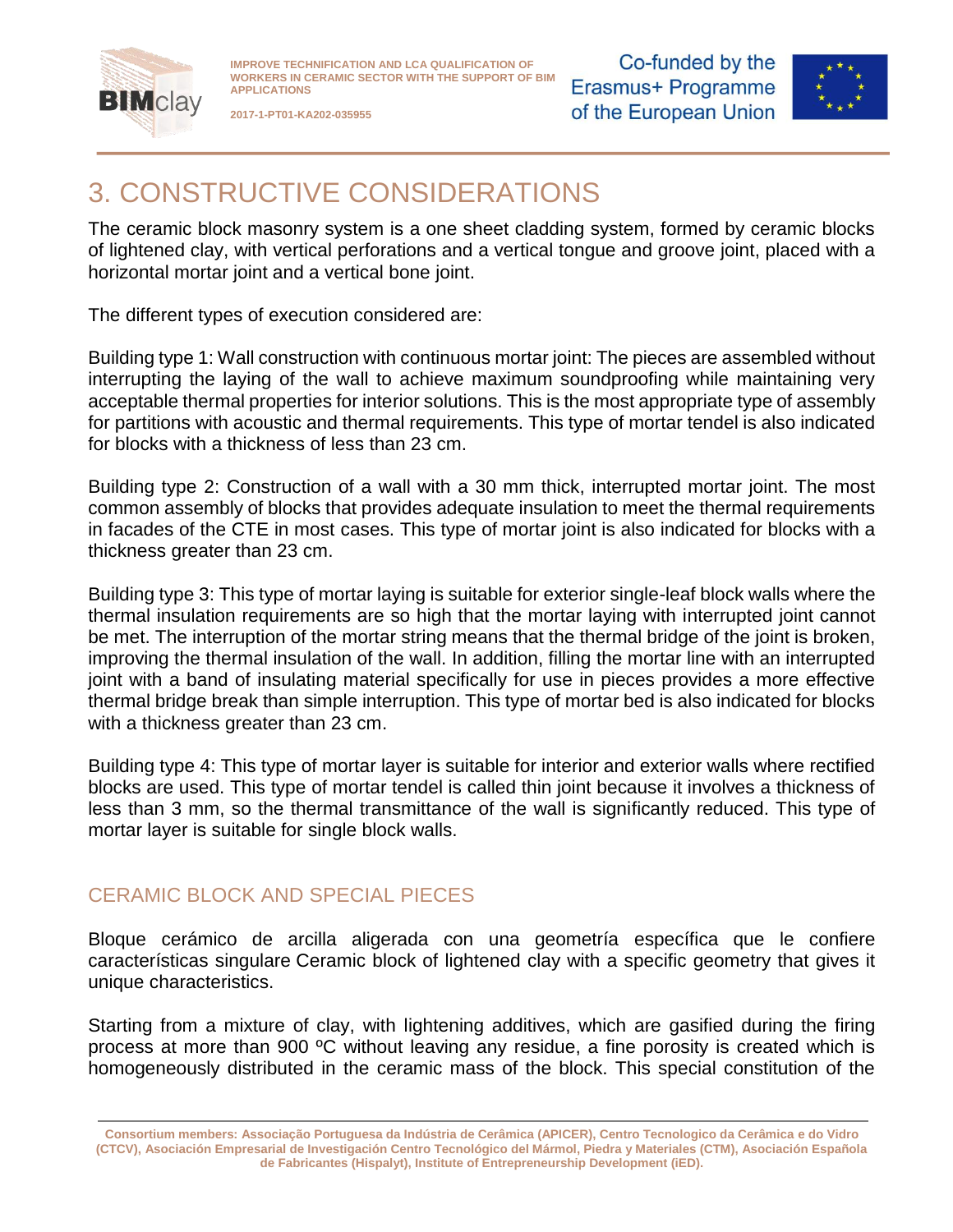

**2017-1-PT01-KA202-035955**

Co-funded by the Erasmus+ Programme of the European Union



ceramic material, together with a geometry of the piece specifically studied, confers to the block singular characteristics, with possibilities of use unknown until now, obtaining that walls of a leaf have equivalent or superior benefits in some aspects, to the walls composed of several layers, since they reunite in a single material all the set of characteristics demanded in a modern construction.

The system of pieces of the ceramic block has special pieces for the execution of particular encounters. The main piece of the series conceived to develop the walls, called the base piece, has modular measures for the traditional piece of 30 cm in length and 19 cm in height, presenting itself with various thicknesses (14, 19, 24 or 29 cm).

There are different pieces of blocks for the development of the singular points of encounter with complementary elements of the factory work, as well as to make the dimensional adjustments that are necessary to adapt to the formal characteristics of any type of wall and its possibilities of modulation.

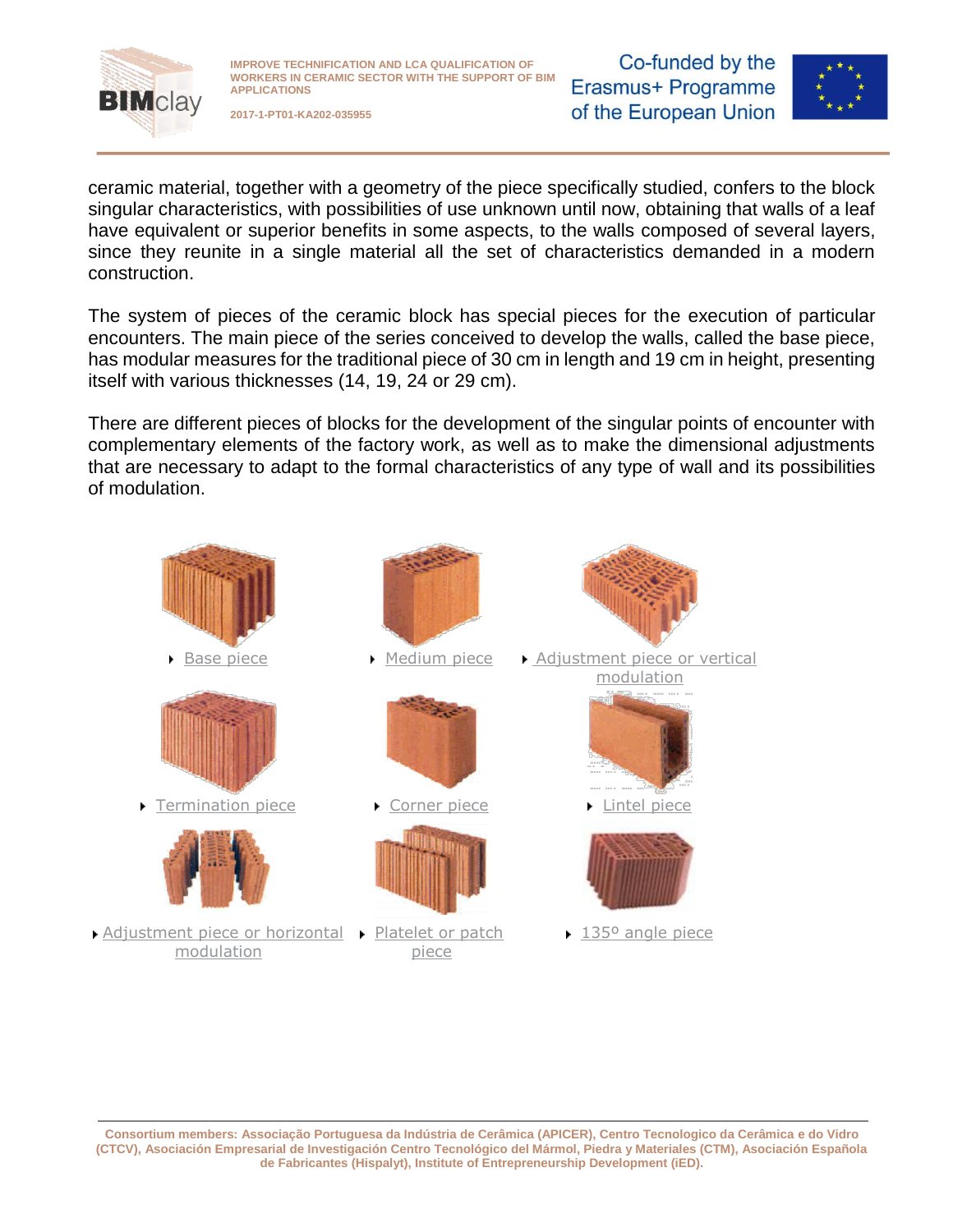

**2017-1-PT01-KA202-035955**

Co-funded by the Erasmus+ Programme of the European Union



# <span id="page-7-0"></span>4. CONSTRUCTION PROCESS

### <span id="page-7-1"></span>1. Mortar bed on the foundation for levelling

The continuous mortar bed for placing the first row of blocks may be thicker than the rest of the tendons, in order to compensate for irregularities in the level of the floor. This will ensure that the first row is perfectly horizontal, which is necessary so that the successive rows are also horizontal.

To avoid rising damp, an asphalt sheet is laid before the levelling layer. Important overlapping and welding of the asphalt sheet joints.

### <span id="page-7-2"></span>2. First line

On the mortar, the wetted blocks will be placed vertically, not scrubbed, making a stop with the tongue and groove, and will be hit with a rubber mallet, to make the mortar penetrate perfectly into the holes of the blocks.

This operation is necessary to achieve the perfect sewing of the factory. The vertical joint must not be open at either end.





The thickness of the mortar layer before laying the blocks will be about 3 cm.

Finally, when placing the blocks, a mortar bed of 1 to 1.5 cm should be left. That is, the difference up to 3 cm of mortar placed must penetrate the holes in the blocks.

First, the corner blocks and the hole jambs are placed; then, the rest of the blocks that will form the walls are laid out, leaving the possible adjustments in the central parts of the panels.

Adjust the length of the wall to that defined in the project by means of modulation pieces of 5 or 10 cm thick, or with the least possible number of pieces cut with suitable mechanical means. The

**Consortium members: Associação Portuguesa da Indústria de Cerâmica (APICER), Centro Tecnologico da Cerâmica e do Vidro (CTCV), Asociación Empresarial de Investigación Centro Tecnológico del Mármol, Piedra y Materiales (CTM), Asociación Española de Fabricantes (Hispalyt), Institute of Entrepreneurship Development (iED).**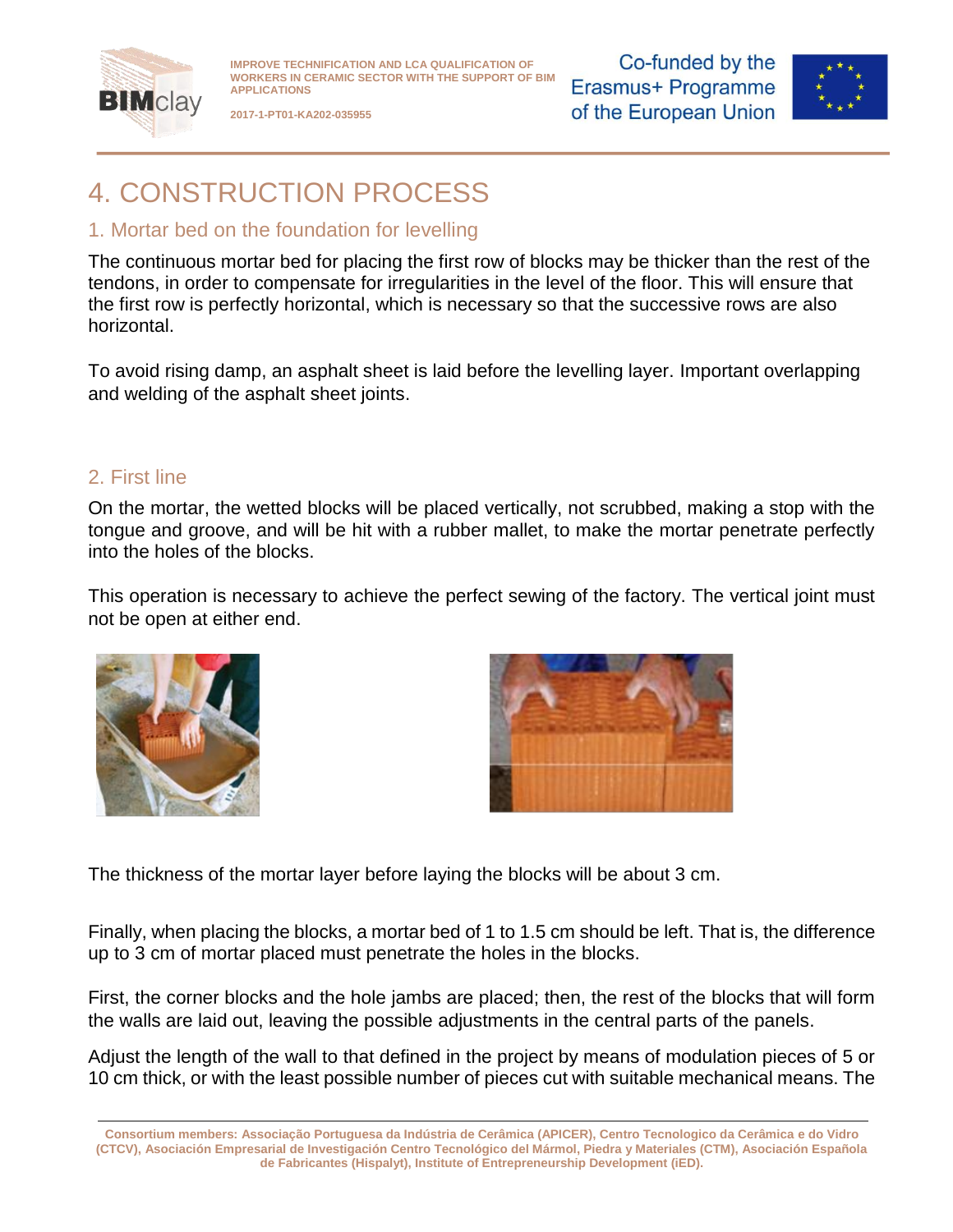

Co-funded by the Erasmus+ Programme of the European Union



vertical joint between the base piece and the cut piece will be made by means of mortar cords. For horizontal factory fitting, the EPS fitting piece can also be placed in the middle of the panel.

### <span id="page-8-0"></span>3. Application of the mortar

#### **Building type 1**:

Execution of wall with 30cm continuous grip mortar joint, the use of the guide will be dispensed with.

The use of a mixed mortar with a compressive strength of 100 kp/cm2 is recommended, with a volumetric dosage 1 cement: 1/4 lime: 4 sand. It is of great importance the adequate granulometric distribution of the aggregate.

#### **Building type 2**:

Execution of a wall with a 30 mm thick, interrupted mortar joint, in order to have a sufficient amount of mortar on the tendencies, place a 3 x 5 cm rule in the central position in the row.

Use the ruler as a guide to level the mortar. Once the mortar is flush, the guide is set aside to allow the execution of the upper row

The use of mortar slides is also possible. With this type of tool, the execution of the string can be carried out much more quickly.







Every 100 blocks placed, remove one to check the correct execution of the horizontal joint:

- Separation between mortar bands of 1 to 3 cm.
- Thickness of the tendel once the blocks are settled from 1 to 1.5 cm.

- The mortar must have penetrated the holes in the blocks to achieve a perfect sewing of the pieces.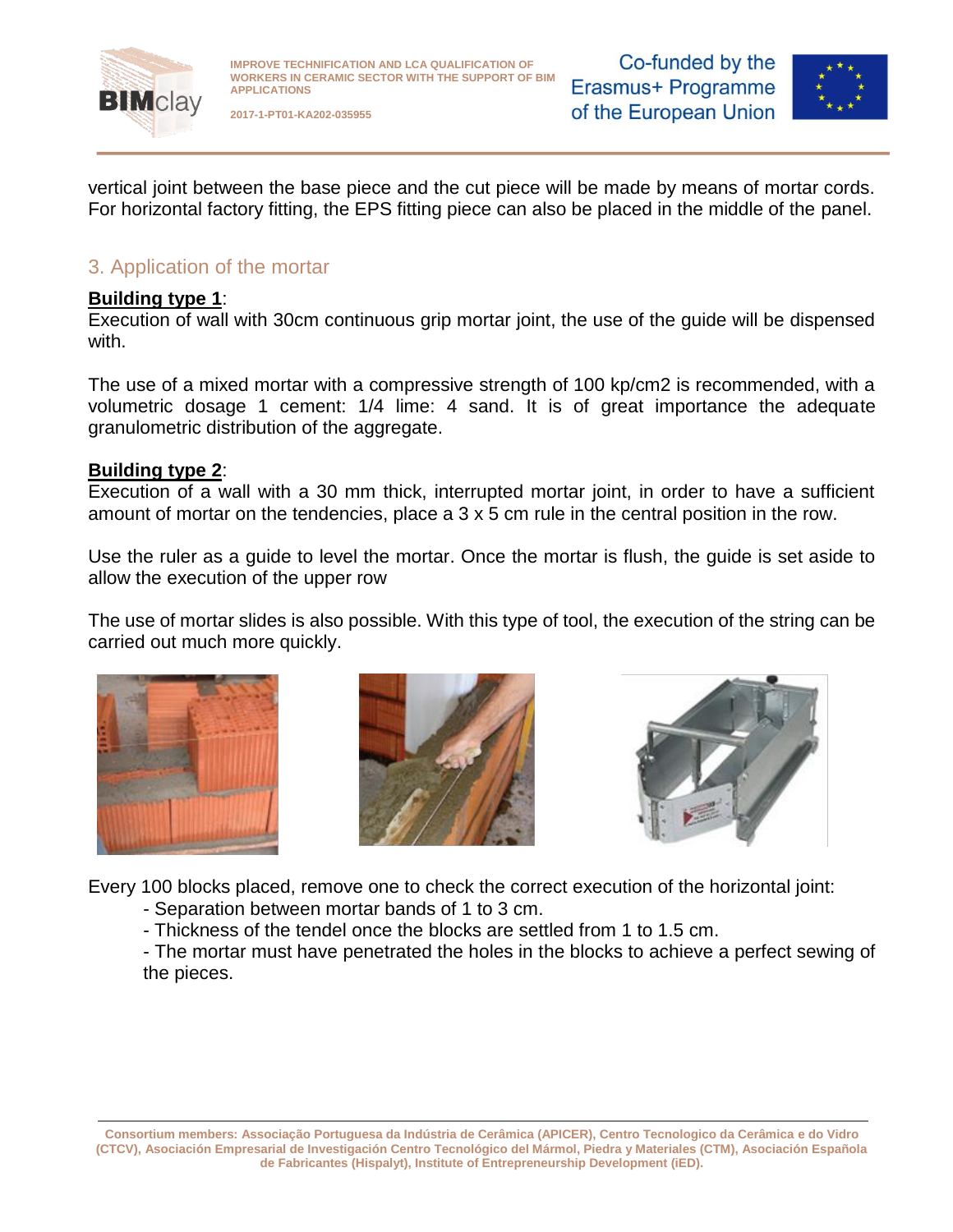

**2017-1-PT01-KA202-035955**

Co-funded by the Erasmus+ Programme of the European Union





#### **Building type 3**:

Optionally, if we want to increase the thermal insulation, we can place a valid insulating strip (consult the manufacturer), which will be useful in the case of requiring higher thermal performance.



#### **Building type 4**:

The thin-set mortar layer is applied using a metering roller. Before application, the blocks must be moistened so that they do not absorb water from the biker. If the mortar dehydrates, it does not set and also loses its ability to add to the mortar and its mechanical resistance. It is advisable to wash the dosing roller when it is no longer being used to remove dry mortar residues.

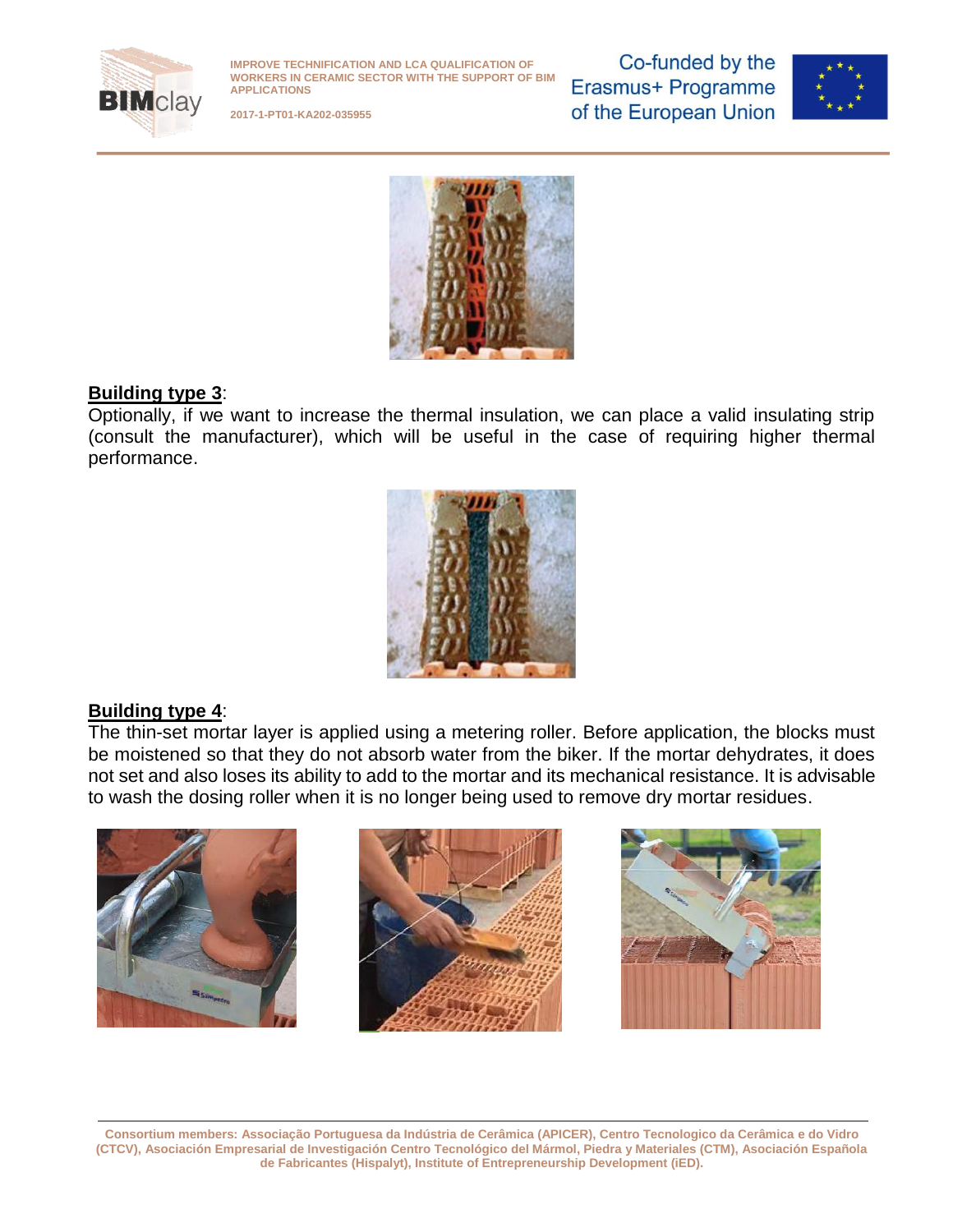

**2017-1-PT01-KA202-035955**

Co-funded by the Erasmus+ Programme of the European Union



#### <span id="page-10-0"></span>4. Successive lines

Place plumb sights at distances of no more than 4 m and always at each corner, gap, break and mochette.

Mark the vertical modulation, indicating the levels of the slab, as well as those of the parapet and lintel of the openings.

Adjust the modulation by varying the thickness of the mortar joints (between 1 and 1.5 cm), using vertical trim pieces (9 or 14 cm), or pieces cut on site with suitable means.

In general, do not use material other than the block to level. However, perforated brick may be used in those sections of wall located in non-inhabitable areas.

Place the rows while maintaining the wall's lock. The minimum distance between vertical joints is 7 cm.



#### <span id="page-10-1"></span>5. Formation of holes in the wall

Form the jambs with special pieces (stockings and end pieces). For non-load-bearing walls, cut base pieces can be used with suitable means, which will be regularised with mortar before applying the coating.

The lintel must be supported on each side of the walls by at least 15 cm for non-bearing walls and 30 cm for bearing walls.

The loading of the lintels shall normally be carried out with the U-shaped lintel piece of the block, other constructive solutions specified in the project being admitted.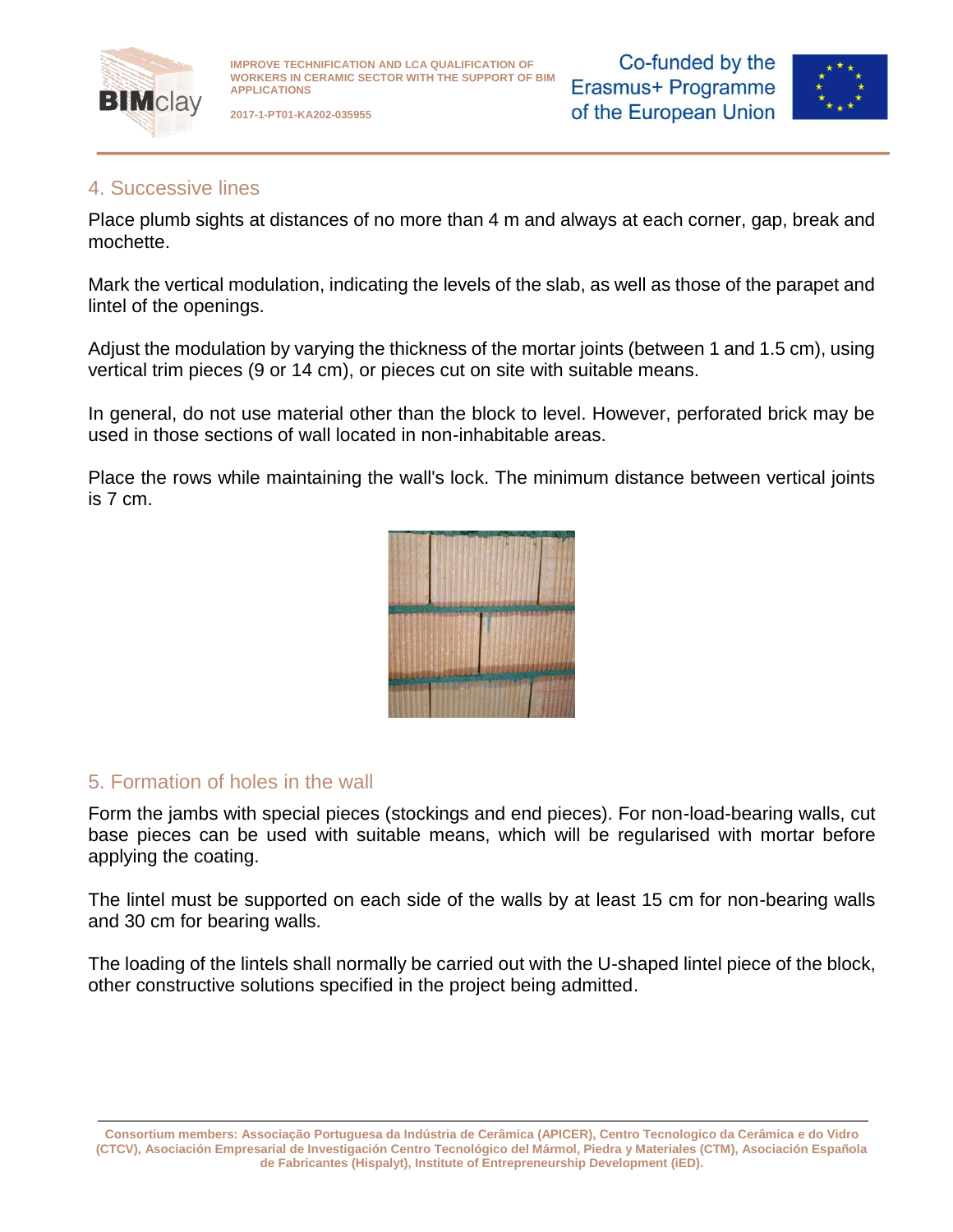

**2017-1-PT01-KA202-035955**

Co-funded by the Erasmus+ Programme of the European Union





### <span id="page-11-0"></span>6. Connection between load-bearing wall and structure

Arrange a reinforced concrete strap at the junction of the slab with the block's load-bearing wall.

The support of the slab can be made on the blocks or on the L-shaped cut lintel.

If the slab is supported directly on the blocks, place a thin plastic sheet (polyethylene, kraft paper, etc.) or blind the holes with mortar on the last row, to prevent the blocks from becoming solid when the slab is concreted.

Rest the floor on the wall of the block at least 2/3 of the thickness of the wall and always more than 14 cm.



### <span id="page-11-1"></span>7. Connection between enclosure wall and structure

Leave 2 cm of separation between the crest of the block enclosure wall and the slab, filling it later with an elastic element with adequate fire resistance.

Support the blocks of the first row in the forging at least 2/3 of its thickness.

**Consortium members: Associação Portuguesa da Indústria de Cerâmica (APICER), Centro Tecnologico da Cerâmica e do Vidro (CTCV), Asociación Empresarial de Investigación Centro Tecnológico del Mármol, Piedra y Materiales (CTM), Asociación Española de Fabricantes (Hispalyt), Institute of Entrepreneurship Development (iED).**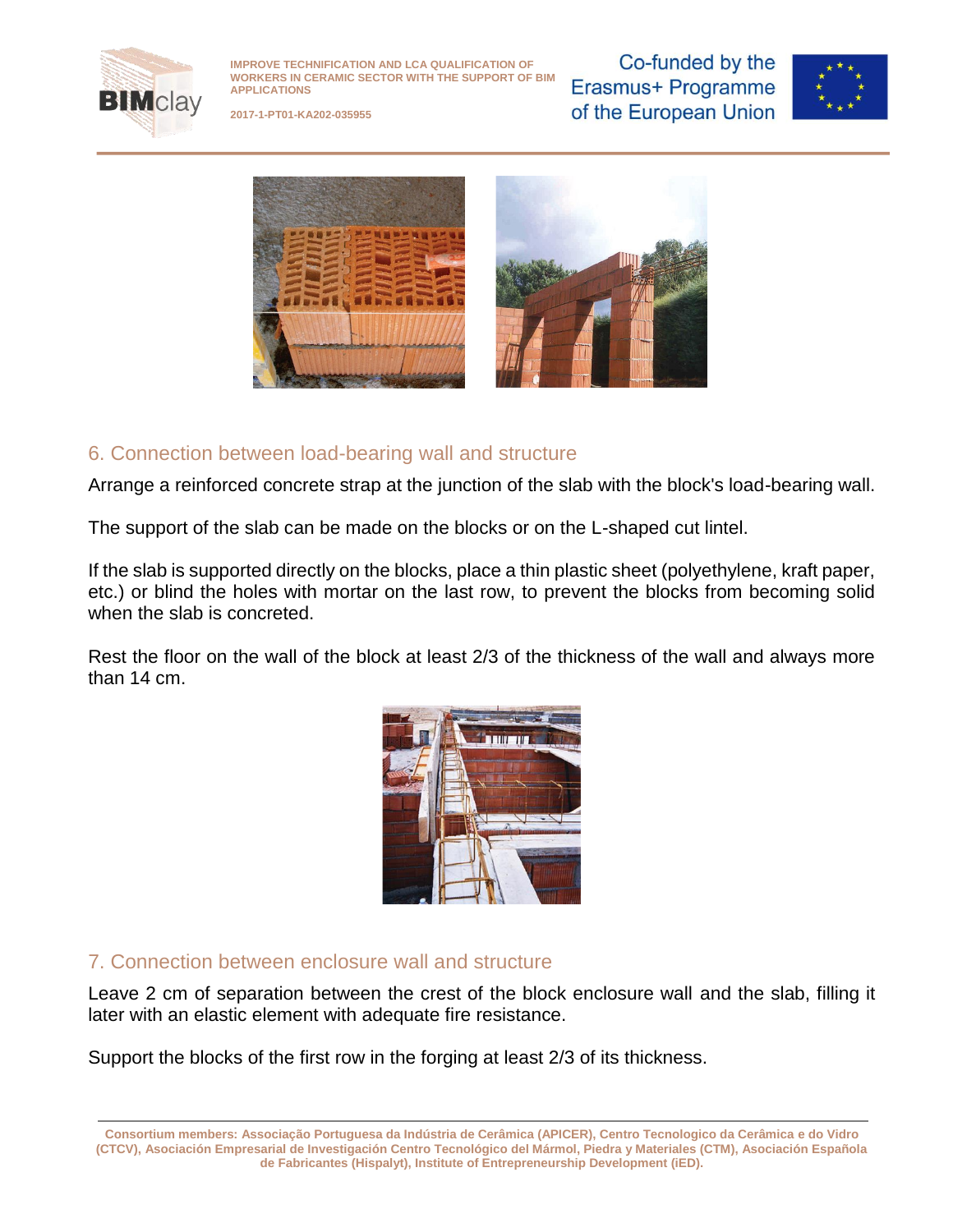

**2017-1-PT01-KA202-035955**

Co-funded by the Erasmus+ Programme of the European Union



When necessary, according to the indications of the project, a joint of horizontal movement will be made.



### <span id="page-12-0"></span>8. Connection between enclosure wall and pillar

Place a sheet of polyethylene foam, 5 mm thick, between the faces of the pillar and the pieces of the enclosure. If it is necessary to reinforce the thermal insulation, a 2 cm insulator should be inserted instead of the polyethylene sheet.

Place the 9.6 cm plate for the external covering of the pillars.

Incorporate a round of galvanized or stainless steel (6 mm in diameter and 120 mm in length) every 3 rows in the width of the external band of mortar of the horizontal joint.

Lateral anchorages will be placed on the pillars, at least 3 on each side, avoiding their placement at the beginning and at the coronation of the enclosure.



### <span id="page-12-1"></span>9. Covering of the front of the structure

The front of the structure will be resolved with tiles (4.8 cm, 9.6 cm or other available thickness), or other ceramic pieces, if they have been specified in the project.

**Consortium members: Associação Portuguesa da Indústria de Cerâmica (APICER), Centro Tecnologico da Cerâmica e do Vidro (CTCV), Asociación Empresarial de Investigación Centro Tecnológico del Mármol, Piedra y Materiales (CTM), Asociación Española de Fabricantes (Hispalyt), Institute of Entrepreneurship Development (iED).**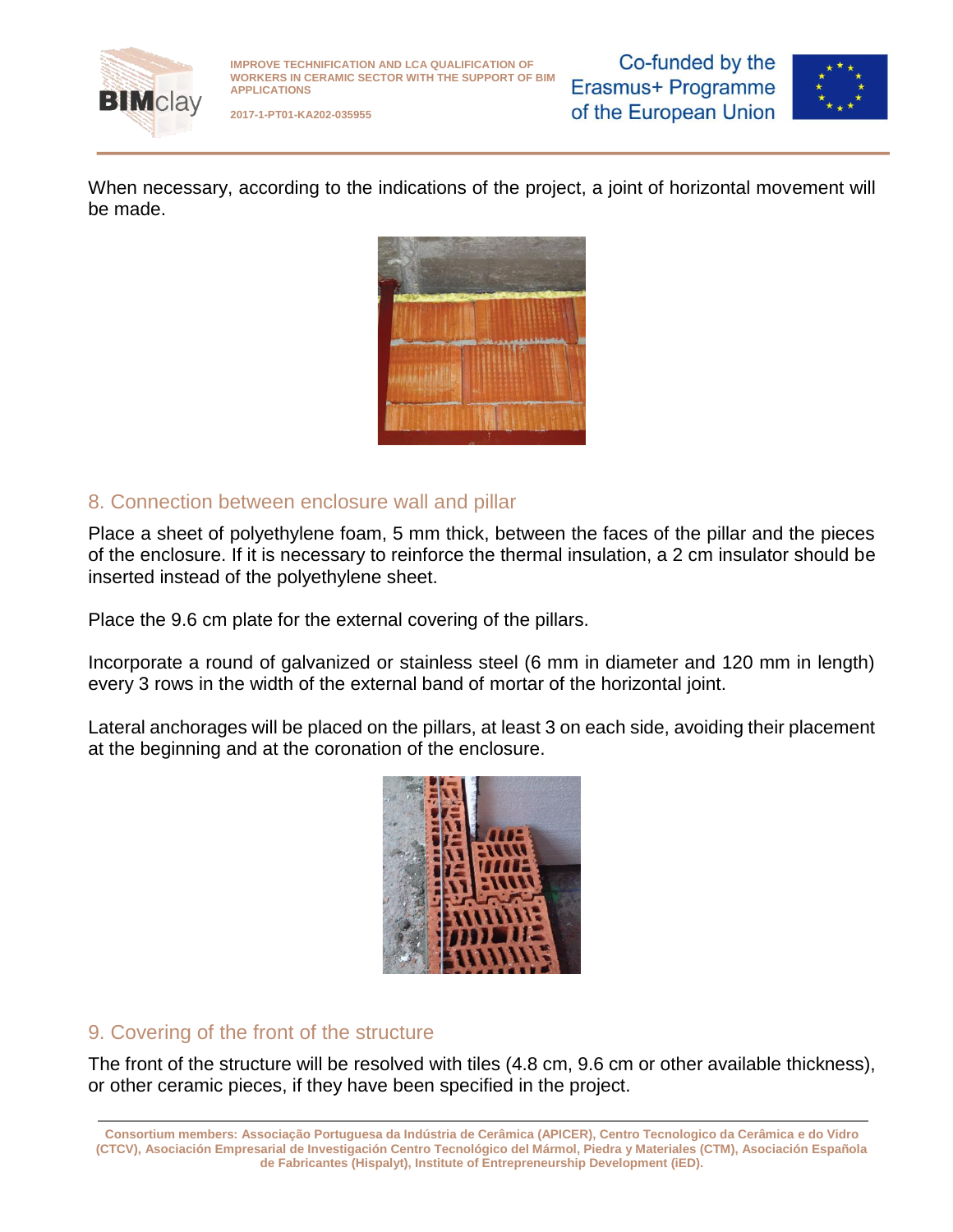

**2017-1-PT01-KA202-035955**

Co-funded by the Erasmus+ Programme of the European Union



THERMOARCILE LOADING WALL: The platelets (4.8 and 9.6 cm thick) can be used as a lost formwork bottom. The 4.8 cm tile can also be placed with high adherence mortar by means of continuous thick-bed gluing. In addition, the L-shaped lintel can be used.

CLOSING WALL: The 4.8 cm thick tiles will be joined to the edge of the floor with high adherence mortar in a thick layer. In those cases where the vertical alignment of the slab faces does not comply with the admissible tolerances, a metal angle must be placed, mechanically fixed to the slab edge, to support the upper row block. The front of the slab shall be resolved with 9.6 cm plates, in this case.



# <span id="page-13-0"></span>10. Movement joints

Create the separation between walls, which is necessary to create the movement joint with special pieces (stockings and finishing pieces).

In non-bearing enclosure walls, the separation between vertical joints will be a maximum of 12 m. The maximum distance between the movement joint and a corner of the building will be 6m.

In roof and wall panels exposed on both sides, the maximum distances shall be reduced by half.

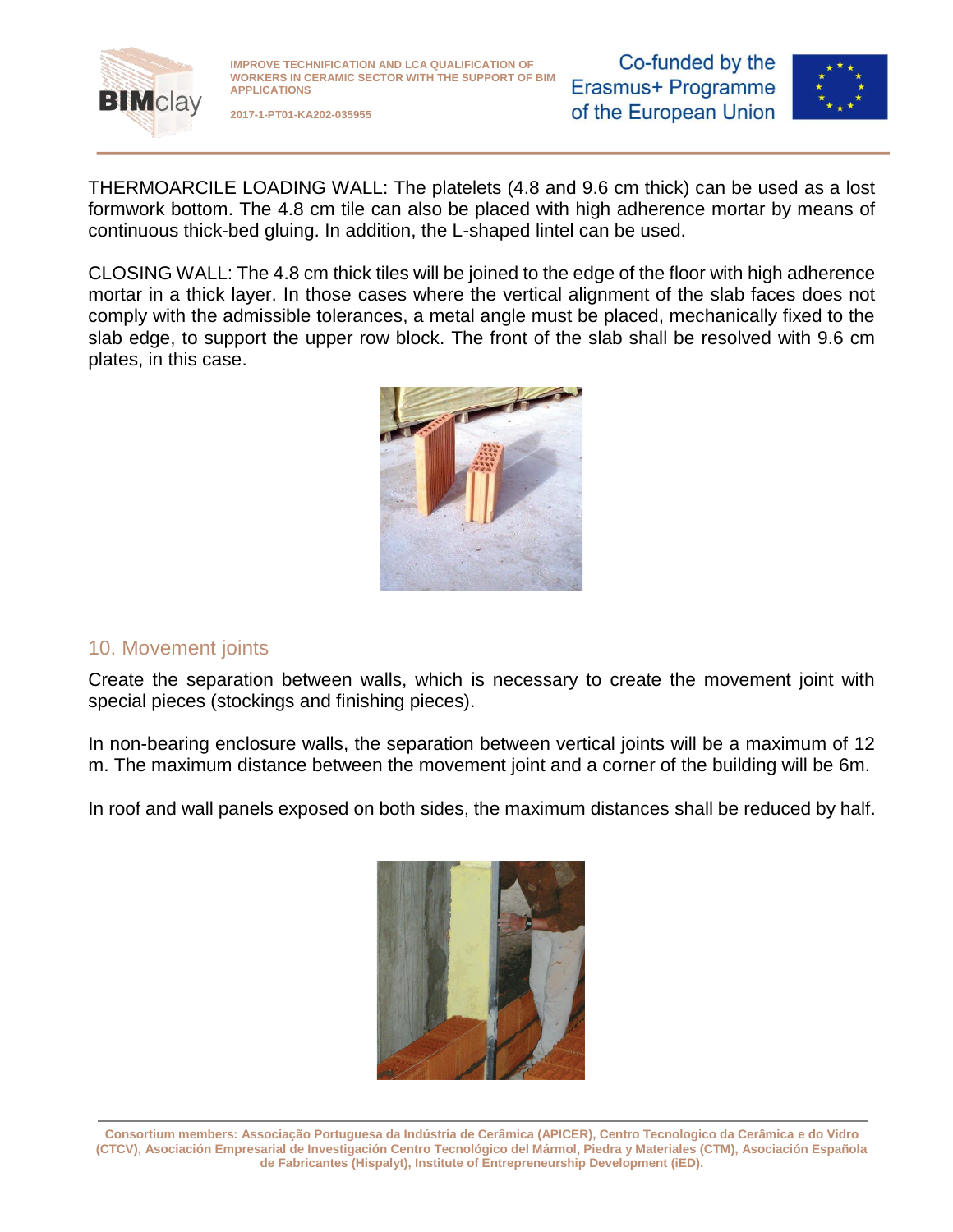

**2017-1-PT01-KA202-035955**

Co-funded by the Erasmus+ Programme of the European Union



# <span id="page-14-0"></span>5. SUMMARY. STEPS TO FOLLOW IN THE CONSTRUCTION **PROCESS**

- 1. Mortar bed on the foundation for levelling
- 2. First line
- 3. Mortar application
- 4. Successive lines
- 5. Straps and cuts